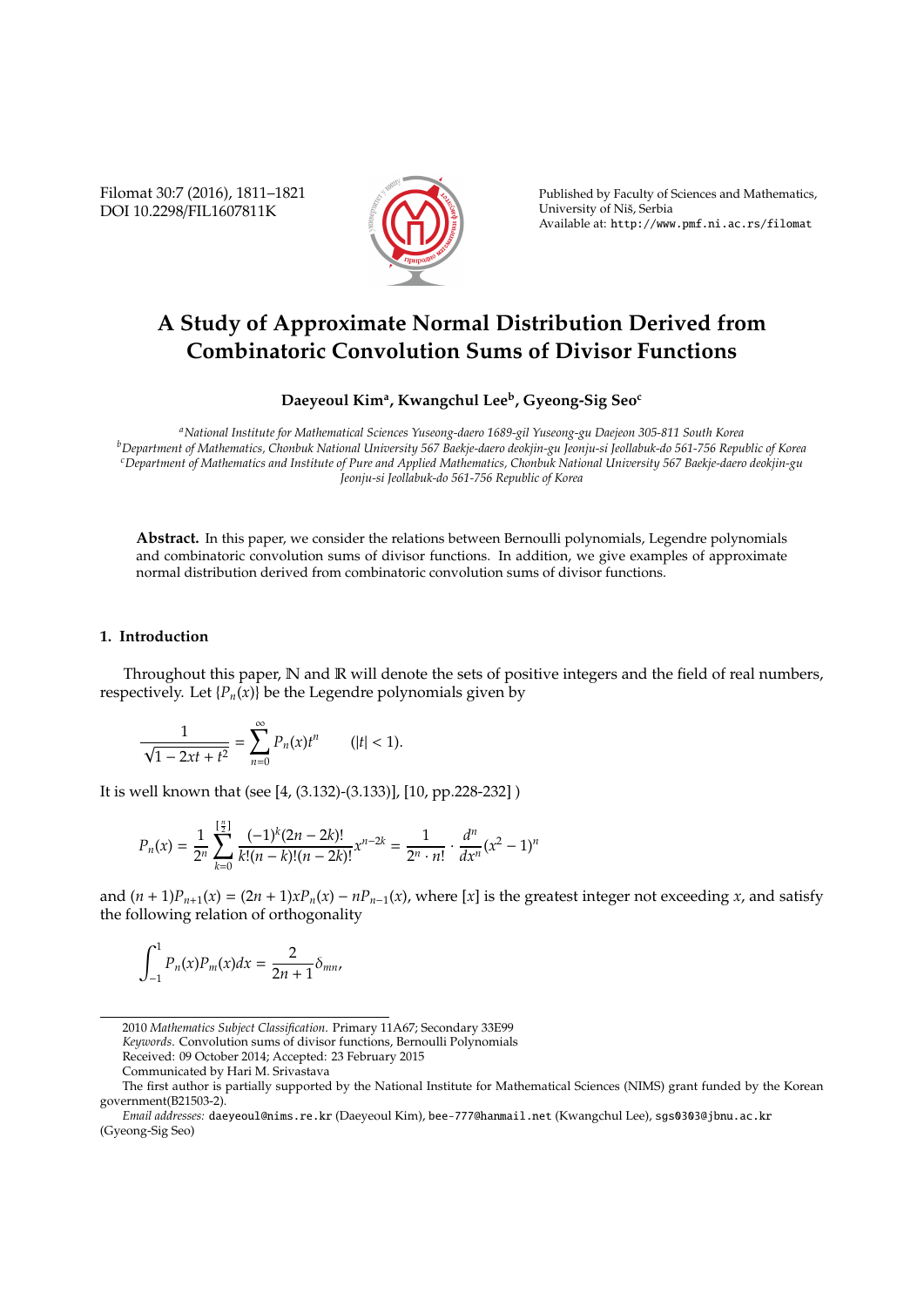or equivalently,

$$
\int_0^1 P_n(2x-1)P_m(2x-1)dx = \frac{1}{2n+1}\delta_{mn} \quad \text{([15])},
$$

where

$$
\delta_{mn} = \begin{cases} 0, & m \neq n \\ 1, & m = n \end{cases}
$$

is the "Kronecker delta".

It should be mentioned that Bernoulli or Legendre identities associated with the generalization of Bernoulli polynomials, Luo-Srivastava generalizations of Apostol-Bernoulli polynomials have been studied by Srivastava [5] and Luo [9].

Computing Bernoulli numbers, Euler numbers, Genocchi numbers and their applications have been studied by Qi [12] and Srivastava [6]. A few more related references are [3], [7], [8], [9], [12].

The binomial distribution is the basis for the popular binomial test of statistical significance. The binomial distribution is frequently used to model the number of successes in a sample of size *n* drawn with replacement from a population of size *N*. In this article, we introduce a generalized binomial distribution derived from combinatoric convolution sum of divisor functions.

This paper consists of 5 sections. In section 2, we reconstruct relations of Legendre polynomials and Bernoulli polynomials. In section 3, we drive the convolution sums of Bernoulli polynomials and express Legendre polynomials by convolution sums of divisor functions. In section 4, we can see an applied model of combinatoric convolution sums. And in section 5, we suggest more examples of example 2.6.

### **2. Preliminaries**

**Proposition 2.1.** ( $[14, Lemma 2.1]$ ) For  $n \in \mathbb{N}$ , we have

$$
P_n(x) = \sum_{k=0}^n {n+k \choose 2k} {2k \choose k} \left(\frac{x-1}{2}\right)^k.
$$

**Proposition 2.2.** ([11, Theorem 2.4]i) Let  $n \in \mathbb{N}$ . Then

$$
\frac{1}{2}P_{2n+1}(2x-1) = \sum_{k=0}^{n} \frac{(2n+2k+1)!}{(2k)!(2k+1)!(2n-2k+1)!} B_{2k+1}(x).
$$
\n(1)

We can easily prove that Legendre polynomials and Bernoulli polynomials have the following properties.

$$
P_n(1) = 1, \quad and \tag{2}
$$

$$
B_{2n+1}(1) = 0,\t\t(3)
$$

where  $n \in \mathbb{R}$ .

**Lemma 2.3.** *Let*  $n \in \mathbb{N} \cup \{0\}$  *and p be a prime. Then we have* 

$$
B_{2n+1}\left(\frac{p+1}{2}\right) = \sum_{k=0}^{n} a_{2k+1} P_{2k+1}(p)
$$

*with*  $\sum_{k=0}^{n} a_{2k+1} = 0$ *.*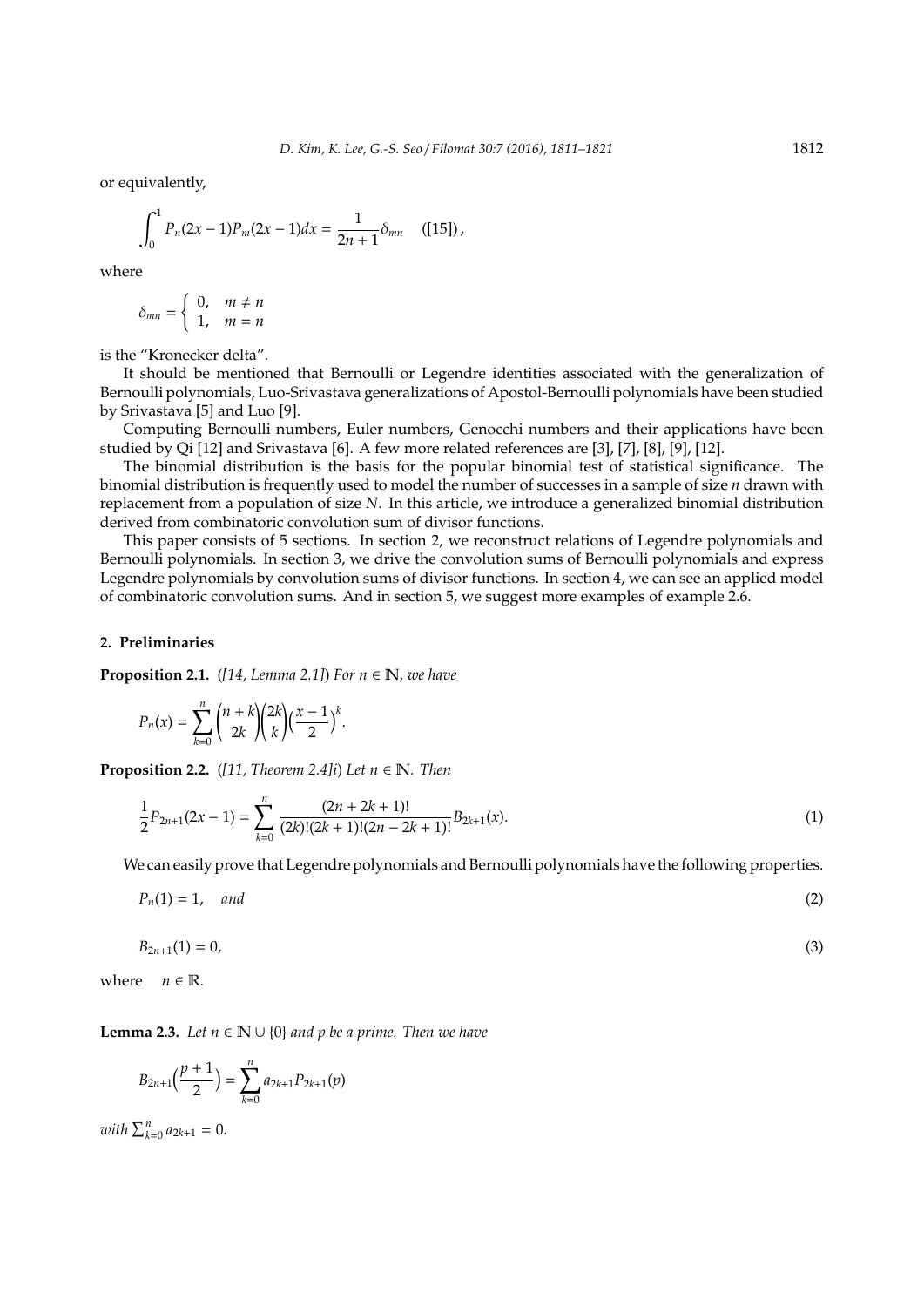*Proof.* Consider the Bernoulli polynomials and Legendre Polynomials. Then we obtain

$$
B_1\left(\frac{p+1}{2}\right) = \alpha_1 P_1(p), \quad with \quad \alpha_1 = \frac{1}{2}.\tag{4}
$$

In (1), let  $x = \frac{p+1}{2}$  $\frac{1}{2}$ . Then

$$
\frac{1}{2}P_{2n+1}(p) = \sum_{k=0}^{n} \frac{(2n+2k+1)!}{(2k)!(2k+1)!(2n-2k+1)!} B_{2k+1}\left(\frac{p+1}{2}\right).
$$

And if  $n = 1$ , then

$$
\frac{1}{2}P_3(p) = \sum_{k=0}^{1} \frac{(3+2k)!}{(2k)!(2k+1)!(3-2k)!} B_{2k+1}\left(\frac{p+1}{2}\right)
$$
  
=  $\beta_1 B_1 \left(\frac{p+1}{2}\right) + \beta_3 B_3 \left(\frac{p+1}{2}\right)$ ,  
where  $\beta_i = \sum_{k=0}^{i} \frac{(3+2k)!}{(2k)!(2k+1)!(3-2k)!} \in \mathbb{R}$ . (5)

So, by (4) and (5), we get

$$
\beta_3 B_3\left(\frac{p+1}{2}\right) = -\beta_1 P_1(p) + \frac{1}{2} P_3(p),
$$

and

$$
B_3\left(\frac{p+1}{2}\right) = -\frac{\beta_1}{\beta_3}P_1(p) + \frac{1}{2\beta_3}P_3(p).
$$

There exist  $\gamma_1$  and  $\gamma_3$ , such that

$$
B_3\left(\frac{p+1}{2}\right) = \gamma_1 P_1(p) + \gamma_3 P_3(p). \tag{6}
$$

Since, by continuous calculation of  $B_{2n+1}\left(\frac{p+1}{2}\right)$  $\left(\frac{1}{2}\right)$ , we easily see that can be represented by  $P_{2k+1}(p)$ . So, all of coefficients of  $P_i(p)$  are  $a_i$ , respectively, then

$$
B_{2n+1}\left(\frac{p+1}{2}\right) = \sum_{k=0}^{n} a_{2k+1} P_{2k+1}(p). \tag{7}
$$

And, by (2) and (3), we get  $P_n(1) = 1$  *and*  $B_{2n+1}(1) = 0$ . So, if  $p = 1$ , then the left side calculation is 0 and the right side calculation is  $\sum_{k=0}^{n} a_{2k+1}$ . Therefore, we see that  $\sum_{k=0}^{n} a_{2k+1} = 0$ , i.e, the sum of the coefficients of (7) are zero.  $\square$ 

By (1), we drive that

$$
\frac{1}{2}P_n = A_n B_n,
$$
\nwhere\n
$$
\frac{1}{2}P_n = \begin{pmatrix} P_1(p) \\ P_3(p) \\ \vdots \\ P_{2n-1}(p) \end{pmatrix}, \quad B_n = \begin{pmatrix} B_1(\frac{p+1}{2}) \\ B_3(\frac{p+1}{2}) \\ \vdots \\ B_{2n-1}(\frac{p+1}{2}) \end{pmatrix}, \quad and
$$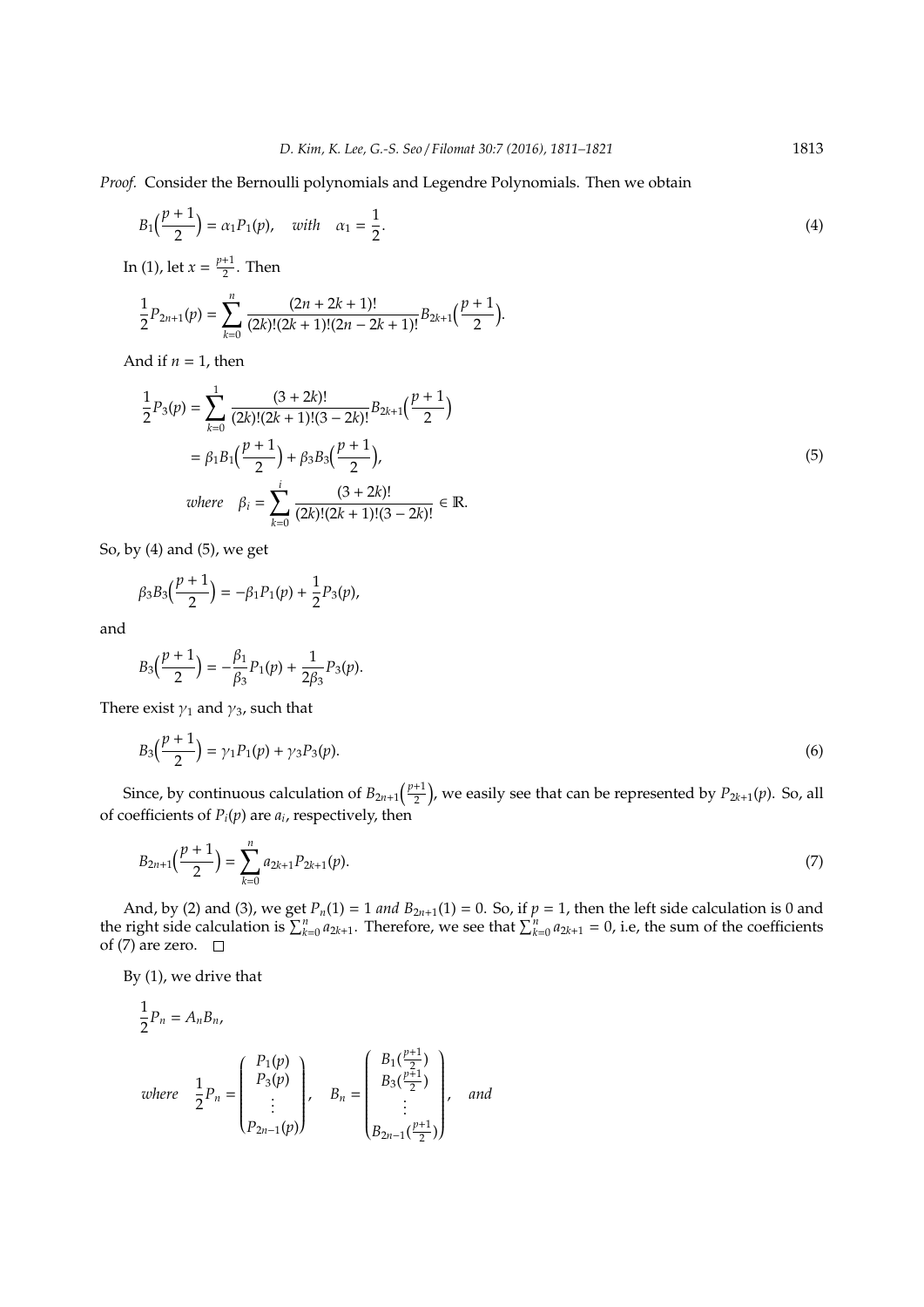$$
A_n := \begin{pmatrix} \frac{1!}{0! \frac{1!}{3!}!} & 0 & 0 & 0 & \dots & 0 \\ \frac{1!}{0! \frac{1!}{3!}!} & \frac{5!}{2! \frac{2!}{3!}!} & 0 & 0 & \dots & 0 \\ \frac{1!}{0! \frac{1!}{3!}!} & \frac{2!}{2! \frac{3!}{3!}!} & \frac{9!}{4! \frac{5!}{3!}!} & 0 & \dots & 0 \\ \vdots & \vdots & \vdots & \vdots & \ddots & \vdots & \vdots \\ \frac{(2n-1)!}{0! \frac{1!}{3!} \frac{2!}{2!}! \frac{2!}{3!}!} & \frac{(2n+3)!}{4! \frac{5!}{3!} \frac{2!}{3!}!} & \dots & \frac{(4n-5)!}{(2n-4)!(2n-3)! \frac{3!}{3!}!} & \frac{(4n-3)!}{(2n-2)!(2n-1)! \frac{1!}{3!}!} \end{pmatrix} .
$$
\n
$$
(8)
$$

Then we know that

$$
P_n' = A_n B_n'.
$$

with

$$
P'_n = \frac{dP_n}{dp}.
$$

So, we can obtain the following lemma.

**Lemma 2.4.** *Let*  $n \geq 2$ *. Then,* 

$$
Det(A_{n-1}) = \frac{\prod_{k=0}^{n-1}(4k+1)!}{\prod_{k=0}^{2n-1}k!} = \prod_{k=0}^{n-1} {4k+1 \choose 2k}.
$$

*Proof.* Then *A<sup>n</sup>* is a lower triangular matrix. So by definition of determinant of triangular matrix,

$$
Det(A_n) = \frac{1!5!9! \cdots (4n-7)!(4n-3)!}{0!1!2!3! \cdots (2n-2)!(2n-1)!}
$$

$$
= \frac{\prod_{k=0}^{n-1} (4k+1)!}{\prod_{k=0}^{2n-1} k!} = \prod_{k=0}^{n-1} {4k+1 \choose 2k}.
$$

**Theorem 2.5.** Let  $a_{i,i}$ ,  $i \geq 1$  be the diagonal elements and let  $b_{i,j}$ ,  $i, j \geq 1$  of (8). Then,

$$
A_n^{-1} = \begin{pmatrix} a_{1,1}^{-1} & 0 & 0 & \dots & 0 \\ b_{2,1} & a_{2,2}^{-1} & 0 & \dots & 0 \\ \vdots & \vdots & \vdots & \ddots & \vdots \\ b_{n+1,1} & b_{n+1,2} & b_{n+1,3} & \dots & a_{n+1,n+1}^{-1} \end{pmatrix},
$$

*and*

$$
b_{i+1,i+1} = a_{i+1,i+1}^{-1} = \frac{det(A_{i-1})}{det(A_i)} = \frac{(2i-2)!(2i-1)!}{(4i-3)!}, \quad for \quad 1 \le i \le n.
$$

*Proof.*  $A_n$  is triangular matrix. Then, we easily check that the diagonal elements of  $A_n^{-1}$  are the inverse of the corresponding diagonal elements of *An*.

 $\Box$ 

And by [13], we can easily prove that

$$
b_{i+1,i+1} = a_{i+1,i+1}^{-1} = (-1)^{(i+1)+(i+1)} \frac{det(A_{i-1})}{det(A_i)} = \frac{det(A_{i-1})}{det(A_i)} = \frac{(2i-2)!(2i-1)!}{(4i-3)!},
$$

for  $1 \le i \le n$ .  $\Box$ 

**Example 2.6.** *Using* (*8*)*, Lemma 2.4 and Theorem 2.5, we suggest examples.*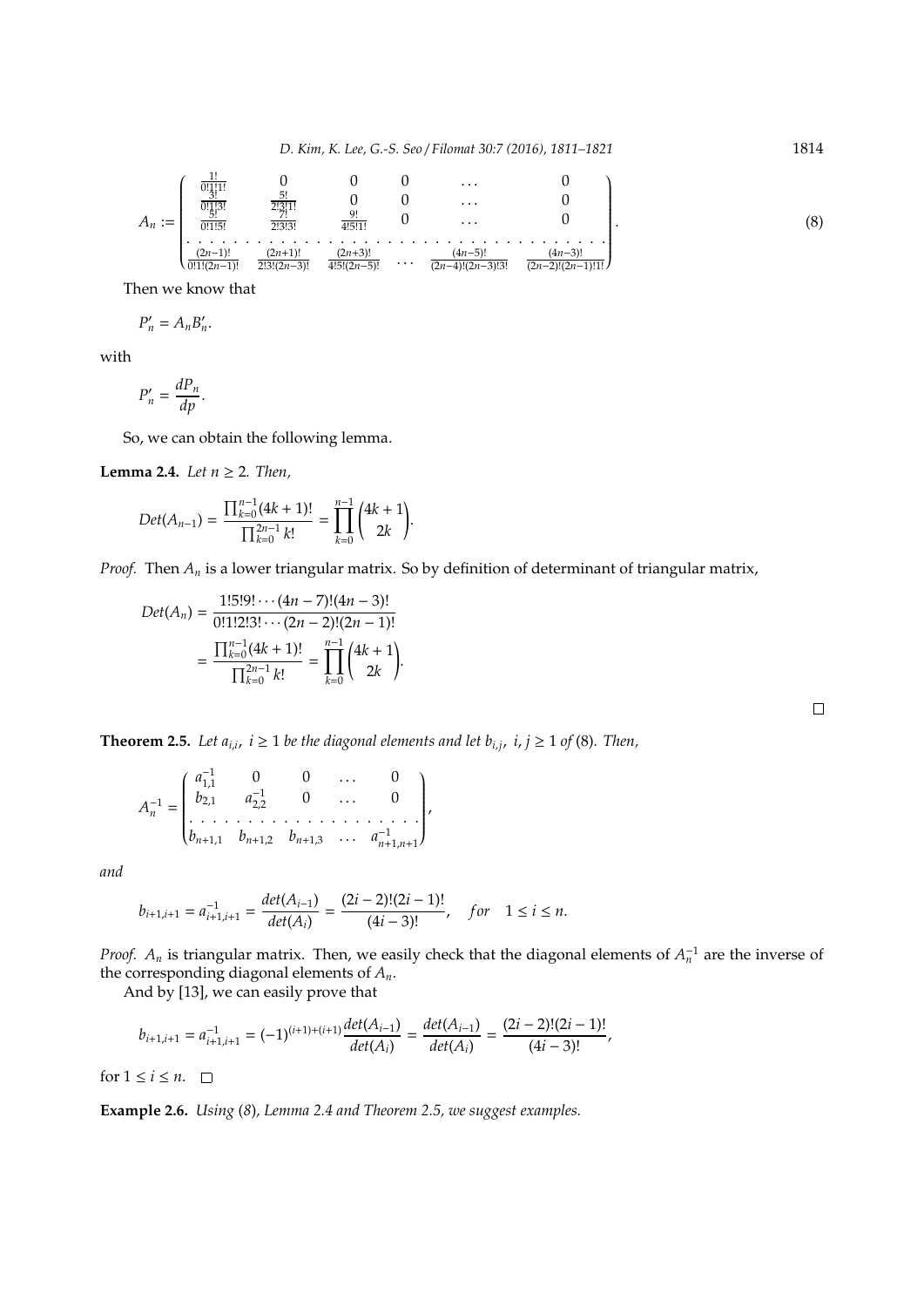| $\boldsymbol{n}$ | $A_n$                                                                                  | $A_n^{-1}$                                                                                                                                           | $Det(A_n)$                    |
|------------------|----------------------------------------------------------------------------------------|------------------------------------------------------------------------------------------------------------------------------------------------------|-------------------------------|
| 0                | 1!<br>0!1!1!                                                                           | 1!<br>0!1!1!                                                                                                                                         |                               |
|                  | 0<br>10                                                                                | $\frac{1}{10}$<br>$\frac{1}{10}$                                                                                                                     | 1!5!<br>0!1!2!3!              |
| $\overline{2}$   | Ω<br>0<br>10<br>0<br>126<br>70                                                         | 0<br>$rac{1}{10}$<br>$\overline{10}$<br>$\overline{21}$<br>$\overline{126}$<br>18                                                                    | 1!5!9!<br>0!1!2!3!4!5!        |
| 3                | 0<br>0<br>$\mathbf{0}$<br>10<br>0<br>70<br>126<br>$\Omega$<br>2310<br>252<br>1716<br>1 | ( )<br>O<br>$\frac{1}{10}$<br>0<br>$\overline{10}$<br>O<br>$rac{1}{21}$<br>$\frac{126}{5}$<br>$\frac{1}{119}$<br>$rac{1}{20}$<br>1980<br>468<br>1716 | 1!5!9!13!<br>0!1!2!3!4!5!6!7! |

In appendix, we suggest more examples  $(n = 4, 5, 6, 7, 8)$ .

**Remark 2.7.** *It is also interesting to note that the binomial identities involving harmonic numbers and their applications have been studied by W. Chu [3].*

# **3. Legendre Polynomials, Bernoulli Polynomials and Divisor Functions**

**Proposition 3.1.** ([1, Proposition 1]) Let  $n \geq 2$  and  $k \geq 1$ . Then

$$
\sum_{s=0}^{k-1}\binom{2k}{2s+1}\sum_{m=1}^{n-1}\sigma_{2k-2s-1,1}(m;2)\sigma_{2s+1,1}(n-m;2)=\frac{1}{4}\sigma_{2k+1,0}(n;2)+\frac{2^{2k}}{2k+1}\sum_{\substack{d\mid n\\ d\text{ odd}}}{B_{2k+1}\left(\frac{d+1}{2}\right)}.
$$

*In particular, if n is an odd integer, then*

$$
(2k+1)\sum_{s=0}^{k-1} {2k \choose 2s+1} \sum_{m=1}^{n-1} \sigma_{2k-2s-1,1}(m;2)\sigma_{2s+1,1}(n-m;2) = 2^{2k} \sum_{d|n} B_{2k+1}\left(\frac{d+1}{2}\right).
$$
 (9)

*If*  $n = 2^{\alpha}$ *, then* 

$$
\sum_{s=0}^{k-1}\binom{2k}{2s+1}\sum_{m=1}^{n-1}\sigma_{2k-2s-1,1}(m;2)\sigma_{2s+1,1}(n-m;2)=\frac{1}{4}\left(\frac{(2^{2k+1})^{a+1}-1}{2^{2k}-1}\right).
$$

**Lemma 3.2.** Let p be an odd prime integer and  $x = \frac{p+1}{2}$  $\frac{1}{2}$ . Then

$$
\frac{1}{2}P_{2n+1}(p)-\frac{p}{2}=\sum_{k=1}^n\begin{pmatrix}2n+2k+1\\ 2k & 2n-2k+1\end{pmatrix}\sum_{s=0}^{k-1}\begin{pmatrix}2k\\ 2s+1\end{pmatrix}\sum_{m=1}^{p-1}\frac{\sigma_{2k-2s-1,1}(m;2)}{2^{2k-2s-1}}\cdot\frac{\sigma_{2s+1,1}(p-m;2)}{2^{2s+1}}.
$$

*Proof.* By Proposition 3.1, in particular, *n* is an odd prime. Then

$$
\sum_{s=0}^{k-1}\binom{2k}{2s+1}\sum_{m=1}^{n-1}\sigma_{2k-2s-1,1}(m;2)\sigma_{2s+1,1}(p-m;2)=\frac{2^{2k}}{2k+1}B_{2k+1}\big(\frac{p+1}{2}\big).
$$

Dividing both sides by  $2^{2k}$ , then

$$
\sum_{s=0}^{k-1} {2k \choose 2s+1} \sum_{m=1}^{n-1} \frac{\sigma_{2k-2s-1,1}(m;2)}{2^{2k-2s-1}} \cdot \frac{\sigma_{2s+1,1}(p-m;2)}{2^{2s+1}} = \frac{1}{2k+1} B_{2k+1} \left(\frac{p+1}{2}\right).
$$
(10)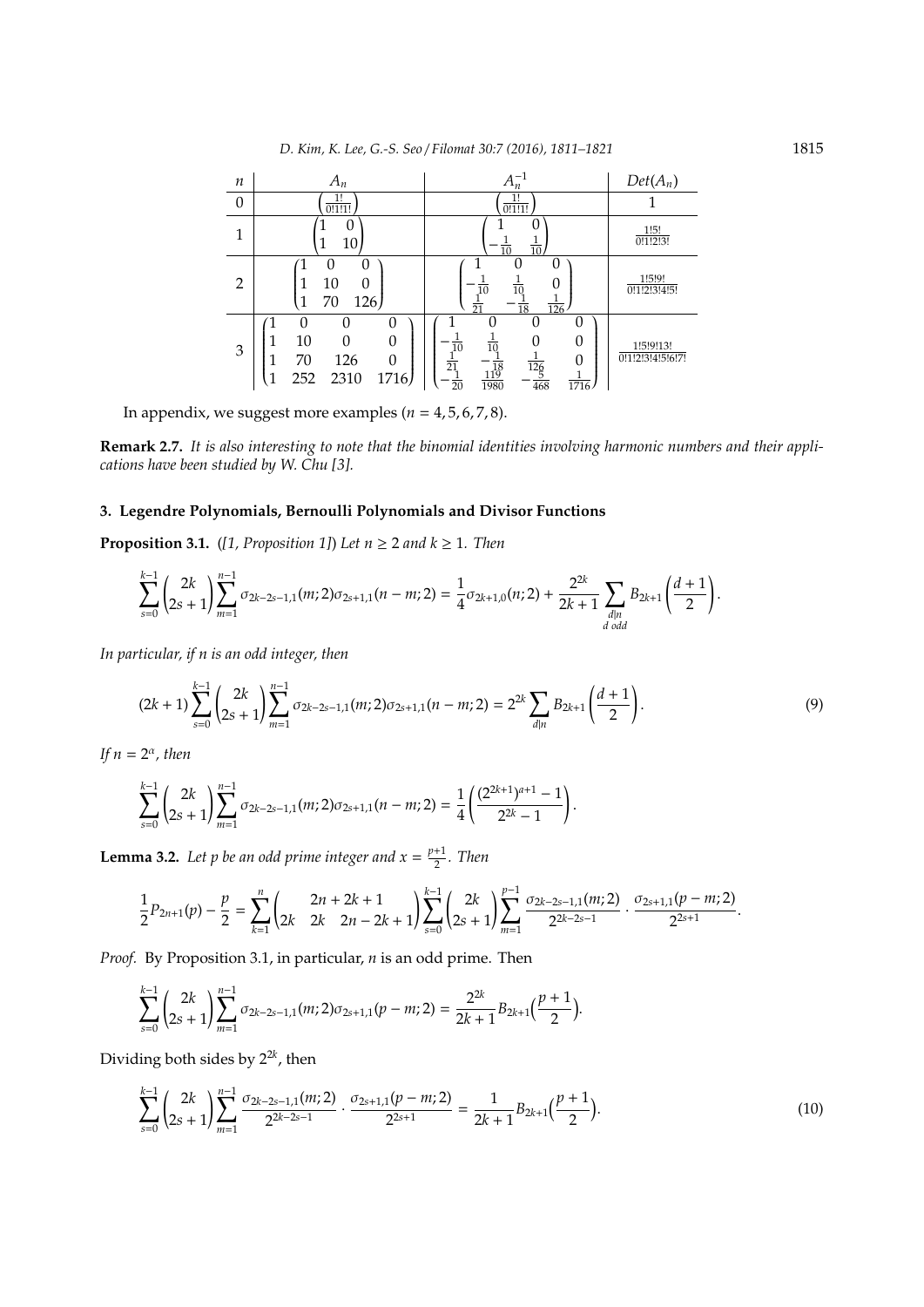And, by Proposition 2.2,

$$
\frac{1}{2}P_{2n+1}(2x-1) = \sum_{k=0}^{n} \frac{(2n+2k+1)!}{(2k)!(2k+1)!(2n-2k+1)!} B_{2k+1}(x)
$$

$$
= \sum_{k=0}^{n} \frac{(2n+2k+1)!}{(2k)!(2k)!(2n-2k+1)!} \frac{1}{2k+1} B_{2k+1}(x)
$$

$$
= \sum_{k=1}^{n} \frac{(2n+2k+1)!}{(2k)!(2k)!(2n-2k+1)!} \frac{1}{2k+1} B_{2k+1}(x) - B_1(x).
$$

So,

$$
\frac{1}{2}P_{2n+1}(2x-1)-B_1(x)=\sum_{k=1}^n\begin{pmatrix}2n+2k+1\\ 2k-2k-2n-2k+1\end{pmatrix}\frac{1}{2k+1}B_{2k+1}(x).
$$

In particular, *n* is an odd prime and  $x = \frac{p+1}{2}$  $\frac{1}{2}$ . Then

$$
\frac{1}{2}P_{2n+1}(p) - \frac{p}{2} = \sum_{k=1}^{n} \binom{2n+2k+1}{2k-2k-2k+1} \frac{1}{2k+1} B_{2k+1}(\frac{p+1}{2}).
$$
\n(11)

Equating  $(10)$  and  $(11)$ ,

$$
\frac{1}{2}P_{2n+1}(p)-\frac{p}{2}=\sum_{k=1}^n\begin{pmatrix}2n+2k+1\\ 2k & 2n-2k+1\end{pmatrix}\sum_{s=0}^{k-1}\begin{pmatrix}2k\\ 2s+1\end{pmatrix}\sum_{m=1}^{p-1}\frac{\sigma_{2k-2s-1,1}(m;2)}{2^{2k-2s-1}}\cdot\frac{\sigma_{2s+1,1}(p-m;2)}{2^{2s+1}}.
$$

Hence we obtain our result.  $\square$ 

**Theorem 3.3.** For all  $n \geq 1$  and any positive prime integer p. We obtain an equation,

$$
P_{2n+1}(p) \equiv \sum_{k=1}^{n} \begin{pmatrix} 2n+2k+1 \\ 2k & 2n-2k+1 \end{pmatrix} \sum_{s=0}^{k-1} \begin{pmatrix} 2k \\ 2s+1 \end{pmatrix} \sum_{m=1}^{p-1} \frac{\sigma_{2k-2s-1,1}(m;2)}{2^{2k-2s-1}} \cdot \frac{\sigma_{2s+1,1}(p-m;2)}{2^{2s}} \pmod{p}.
$$

## **4. Application of Combinatoric Convolution Sums**

If the random variable *X* follows the binomial distribution with parameters *n* and *p*, we write *X* ∼ *B*(*n*, *p*). The probability of getting exactly *k* successes in *n* trials is given by the probability mass function:

$$
f(k; n, p) = P_r(X = k) = {n \choose k} p^k (1 - p)^{n - k}
$$

for  $k = 0, 1, 2, ..., n$ .

The formula can be understood as follows: we want *k* successes (*p k* ) and *n*−*k* failures (1−*p*) *n*−*k* . However, the *k* successes can occur anywhere among the *n* trials, and there are  $\binom{n}{k}$  different ways of distributing *k* successes in a sequence of *n* trials.

In this section, we suggest a new type binomial distribution derived from combinatoric convolution sum of divisor functions.

Let

$$
DB(n,k,t) := \frac{\sum_{s=0}^{k-1} {2k \choose 2s+1} \sum_{m=1}^{n-1} \sigma_{2k-2s-1,1}(m;2) \sigma_{2s+1,1}(n-m;2)}{\frac{1}{4} \sigma_{2k+1,0}(n;2) + \frac{2^{2k}}{2k+1} \sum_{\substack{d \mid n \\ d \text{ odd}}} \frac{B_{2k+1} \left(\frac{d+1}{2}\right)}{\sigma_{2k+1} \left(\frac{d+1}{2}\right)}.
$$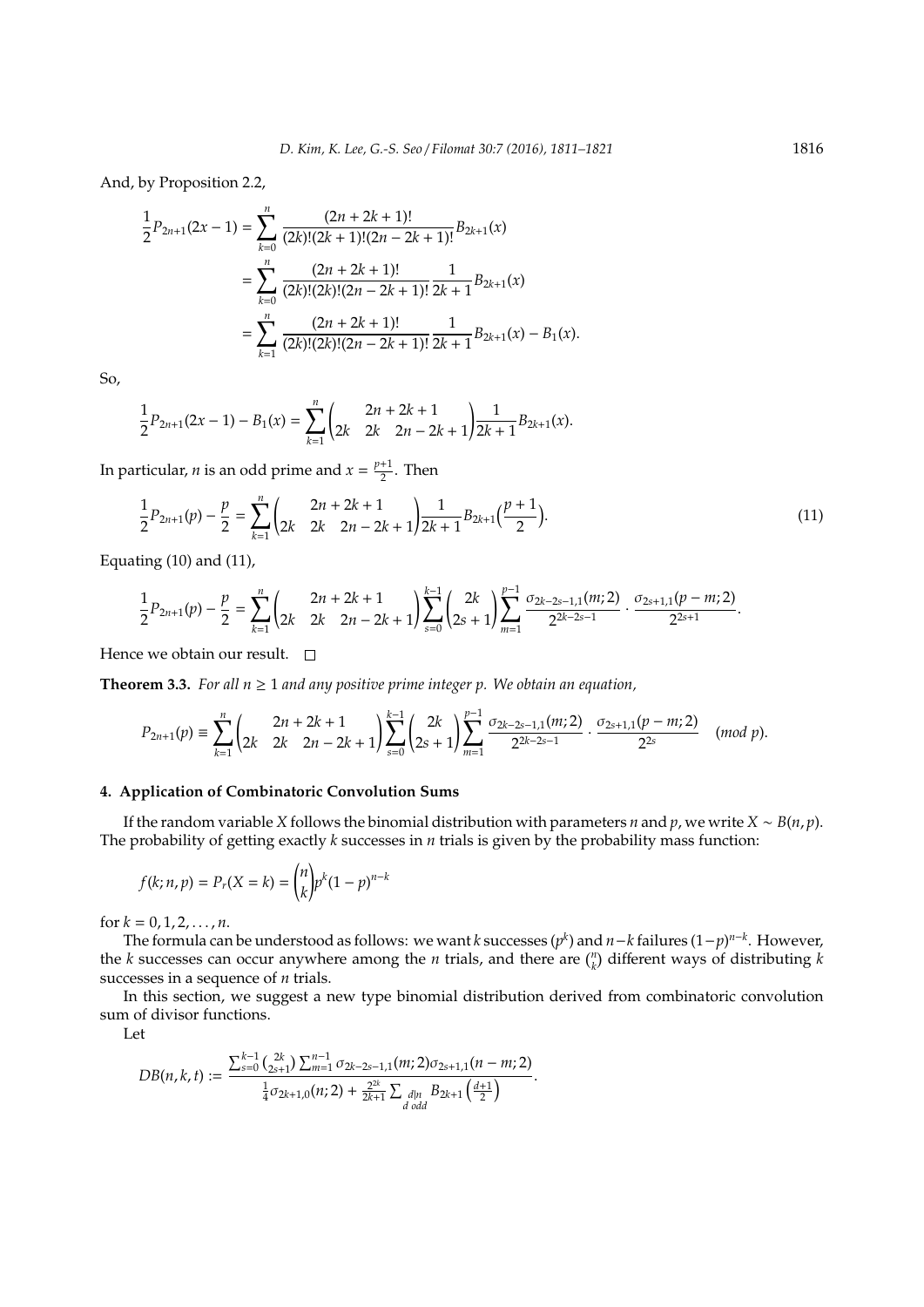Consider the values of  $DB(n, k, t)$ . Out of the result from  $k = 30$ ,  $n = 2 \sim 25$ , we can see that the values of  $DB(n, k, t)$  approximate normal distribution. When the form is  $s = 14$ ,  $s = 15$ , the maximum value appears 0.198538 and shows the result of bilateral symmetry. Forms of bilateral symmetry are almost same, but in case that they are much distant from the maximum, the result will be slightly different. So we have 6 different shapes of forms that are similar to normal distribution (They are almost same, in fact.). Considering the differences of each point among the 6 cases, the result is as follows when *ND*1 is the criteria. In particular, if  $n = 2^{\alpha}$  or  $n = p$ , then the formula  $DB(n, k, t)$  is very simple.

We use the following notations:

*ND*1 := *DB*(2, 30, 1), *ND*2 := *DB*(6, 30, 3), *ND*3 := *DB*(10, 30, 5), *ND*4 := *DB*(14, 30, 7), *ND*5 := *DB*(18, 30, 9), *ND*6 := *DB*(22, 30, 11), *ND*]2 :<sup>=</sup> *ND*<sup>2</sup> <sup>−</sup> *ND*1, *ND*]3 :<sup>=</sup> *ND*<sup>3</sup> <sup>−</sup> *ND*1, *ND*]4 :<sup>=</sup> *ND*<sup>4</sup> <sup>−</sup> *ND*1, *ND*]5 :<sup>=</sup> *ND*<sup>5</sup> <sup>−</sup> *ND*1,  $\widetilde{N\text{D6}} := \text{N}\text{D}6 - \text{N}\text{D}1.$ 

| values              | ND1                                  | $\widetilde{ND2}$          | $\widetilde{ND3}$          |
|---------------------|--------------------------------------|----------------------------|----------------------------|
| $s=1$               | $5.93622 \times 10^{-14}$            | $+0.21986 \times 10^{-14}$ | $+0.04749 \times 10^{-14}$ |
| $s = 2$             | $9.47421 \times 10^{-12}$            | $+0.03899 \times 10^{-12}$ | $+0.00303 \times 10^{-12}$ |
| $s=3$               | $6.69962 \times 10^{-10}$            | $+0.00307 \times 10^{-10}$ | $+0.00009 \times 10^{-10}$ |
| $s = 4$             | $2.56447 \times 10^{-8}$             | $+0.00013 \times 10^{-8}$  | 0                          |
| $s=5$               | $5.9449 \times 10^{-7}$              | $+0.00003 \times 10^{-7}$  | 0                          |
| $s = 6$             | $8.96308 \times 10^{-6}$             | 0                          | $\overline{0}$             |
| $s = 7$             | 0.000092277                          | 0                          | $\boldsymbol{0}$           |
| $s=8$               | 0.000671723                          | $\boldsymbol{0}$           | $\boldsymbol{0}$           |
| $s = \overline{9}$  | 0.00354717                           | $\boldsymbol{0}$           | $\boldsymbol{0}$           |
| $s=10$              | 0.0138508                            | $\mathbf{0}$               | $\overline{0}$             |
| $s = \overline{11}$ | $0.040\overline{5671}$               | $\boldsymbol{0}$           | $\boldsymbol{0}$           |
| $s = 12$            | 0.0900589                            | 0                          | $\overline{0}$             |
| $s=13$              | 0.152664                             | $\boldsymbol{0}$           | $\overline{0}$             |
| $s = 14$            | 0.198538                             | $\boldsymbol{0}$           | $\boldsymbol{0}$           |
| $s = 15$            | 0.198538                             | $\overline{0}$             | $\overline{0}$             |
| $s = 16$            | 0.152664                             | $\boldsymbol{0}$           | $\boldsymbol{0}$           |
| $s=17$              | 0.0900589                            | $\boldsymbol{0}$           | $\boldsymbol{0}$           |
| $s=18$              | 0.0405671                            | $\boldsymbol{0}$           | $\boldsymbol{0}$           |
| $s=19$              | 0.0138508                            | $\boldsymbol{0}$           | $\mathbf{0}$               |
| $s=20$              | 0.00354717                           | 0                          | $\overline{0}$             |
| $s = 21$            | 0.000671723                          | 0                          | $\theta$                   |
| $s = 22$            | 0.000092277                          | $\boldsymbol{0}$           | $\boldsymbol{0}$           |
| $s = 23$            | $8.96308 \times 10^{-6}$             | $\theta$                   | $\boldsymbol{0}$           |
| $s = 24$            | $5.9449 \times 10^{-7}$              | $+0.00003 \times 10^{-7}$  | $\overline{0}$             |
| $s = 25$            | $2.56447 \times 10^{-8}$             | $+0.00013 \times 10^{-8}$  | $\theta$                   |
| $s = 26$            | $6.69962 \times 10^{-10}$            | $+0.00307 \times 10^{-10}$ | $+0.00009 \times 10^{-10}$ |
| $s = 27$            | $9.47421 \times 10^{-12}$            | $+0.03899 \times 10^{-12}$ | $+0.00303 \times 10^{-12}$ |
| $s = 28$            | $5.93622 \times 10^{-14}$            | $+0.21986 \times 10^{-14}$ | $+0.04749 \times 10^{-14}$ |
| $s = 29$            | $1.\overline{04083 \times 10^{-16}}$ | $+0.34695 \times 10^{-16}$ | $+0.20817 \times 10^{-16}$ |

Table 1. The values of *ND*1,  $\widetilde{ND2}$  and  $\widetilde{ND3}$ .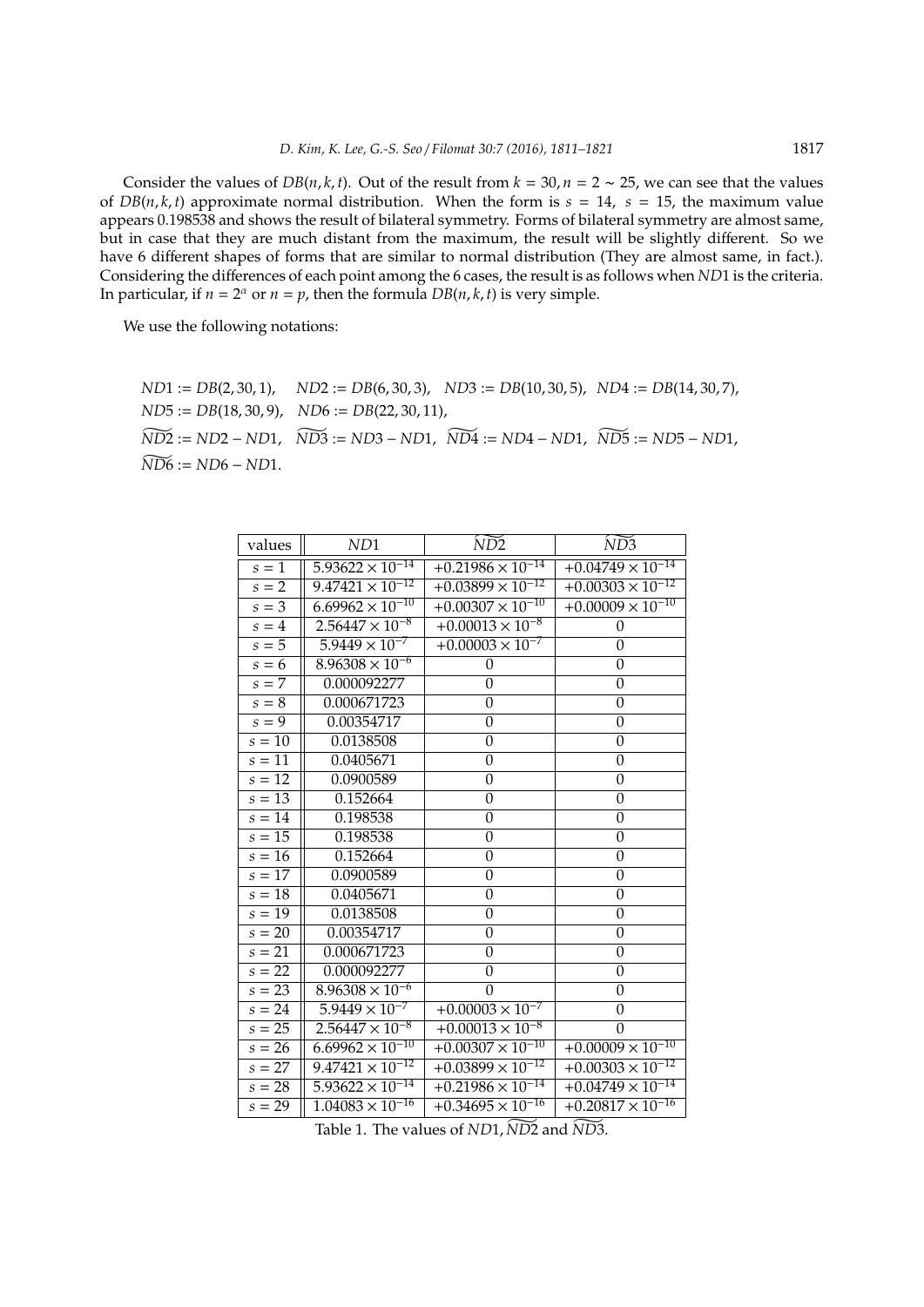| D. Kim, K. Lee, G.-S. Seo / Filomat 30:7 (2016), 1811–1821 | 1818 |
|------------------------------------------------------------|------|
|------------------------------------------------------------|------|

| values              | $\widetilde{ND4}$                     | $\widetilde{ND5}$          | $\widetilde{N\rm D6}$      |
|---------------------|---------------------------------------|----------------------------|----------------------------|
| $s=\overline{1}$    | $+0.01731 \times 10^{-14}$            | $+0.21986 \times 10^{-14}$ | $+0.04749 \times 10^{-14}$ |
| $s = 2$             | $+0.00057 \times 10^{-12}$            | $+0.03899 \times 10^{-12}$ | $+0.00303 \times 10^{-12}$ |
| $s=3$               | $+0.00001 \times 10^{-10}$            | $+0.00307 \times 10^{-10}$ | $+0.00009 \times 10^{-10}$ |
| $s = 4$             | $\boldsymbol{0}$                      | $+0.00013 \times 10^{-8}$  | $\boldsymbol{0}$           |
| $s=5$               | $\overline{0}$                        | $+0.00003 \times 10^{-7}$  | $\theta$                   |
| $s = 6$             | $\overline{0}$                        | $\mathbf{0}$               | $\overline{0}$             |
| $s = 7$             | $\overline{0}$                        | $\overline{0}$             | $\boldsymbol{0}$           |
| $s = 8$             | $\mathbf{0}$                          | $\boldsymbol{0}$           | $\boldsymbol{0}$           |
| $s = \overline{9}$  | $\boldsymbol{0}$                      | $\boldsymbol{0}$           | 0                          |
| $s = 10$            | $\theta$                              | $\mathbf{0}$               | $\mathbf{0}$               |
| $s = \overline{11}$ | $\mathbf{0}$                          | $\boldsymbol{0}$           | $\boldsymbol{0}$           |
| $s = 12$            | 0                                     | $\boldsymbol{0}$           | 0                          |
| $s = 13$            | $\boldsymbol{0}$                      | $\boldsymbol{0}$           | $\boldsymbol{0}$           |
| $s=14$              | $\boldsymbol{0}$                      | $\boldsymbol{0}$           | $\boldsymbol{0}$           |
| $s=15$              | $\overline{0}$                        | $\overline{0}$             | $\overline{0}$             |
| $s=16$              | $\mathbf{0}$                          | $\mathbf{0}$               | $\theta$                   |
| $s=17$              | $\overline{0}$                        | $\boldsymbol{0}$           | $\overline{0}$             |
| $s=18$              | $\boldsymbol{0}$                      | $\boldsymbol{0}$           | $\boldsymbol{0}$           |
| $s=19$              | $\Omega$                              | $\mathbf{0}$               | $\mathbf{0}$               |
| $s = 20$            | 0                                     | $\boldsymbol{0}$           | 0                          |
| $s = 21$            | 0                                     | $\overline{0}$             | 0                          |
| $s=22$              | $\boldsymbol{0}$                      | $\boldsymbol{0}$           | $\boldsymbol{0}$           |
| $s = 23$            | $\mathbf{0}$                          | $\Omega$                   | $\boldsymbol{0}$           |
| $s = 24$            | $\boldsymbol{0}$                      | $+0.00003 \times 10^{-7}$  | $\boldsymbol{0}$           |
| $s = 25$            | $\mathbf{0}$                          | $+0.00013 \times 10^{-8}$  | $\boldsymbol{0}$           |
| $s = 26$            | $+0.00001 \times 10^{-10}$            | $+0.00307 \times 10^{-10}$ | $\theta$                   |
| $s = 27$            | $+0.000\overline{57} \times 10^{-12}$ | $+0.03915 \times 10^{-12}$ | $+0.00006 \times 10^{-12}$ |
| $s = 28$            | $+0.01731 \times 10^{-14}$            | $+0.22801 \times 10^{-14}$ | $+0.00446 \times 10^{-14}$ |
| $s = 29$            | $+0.14869 \times 10^{-16}$            | $+0.4626 \times 10^{-16}$  | $+0.09463 \times 10^{-16}$ |

Table 2. The values of  $\widetilde{ND4}$ ,  $\widetilde{ND5}$  and  $\widetilde{ND6}$ .



Figure 1: The graphs of ND1 and ND2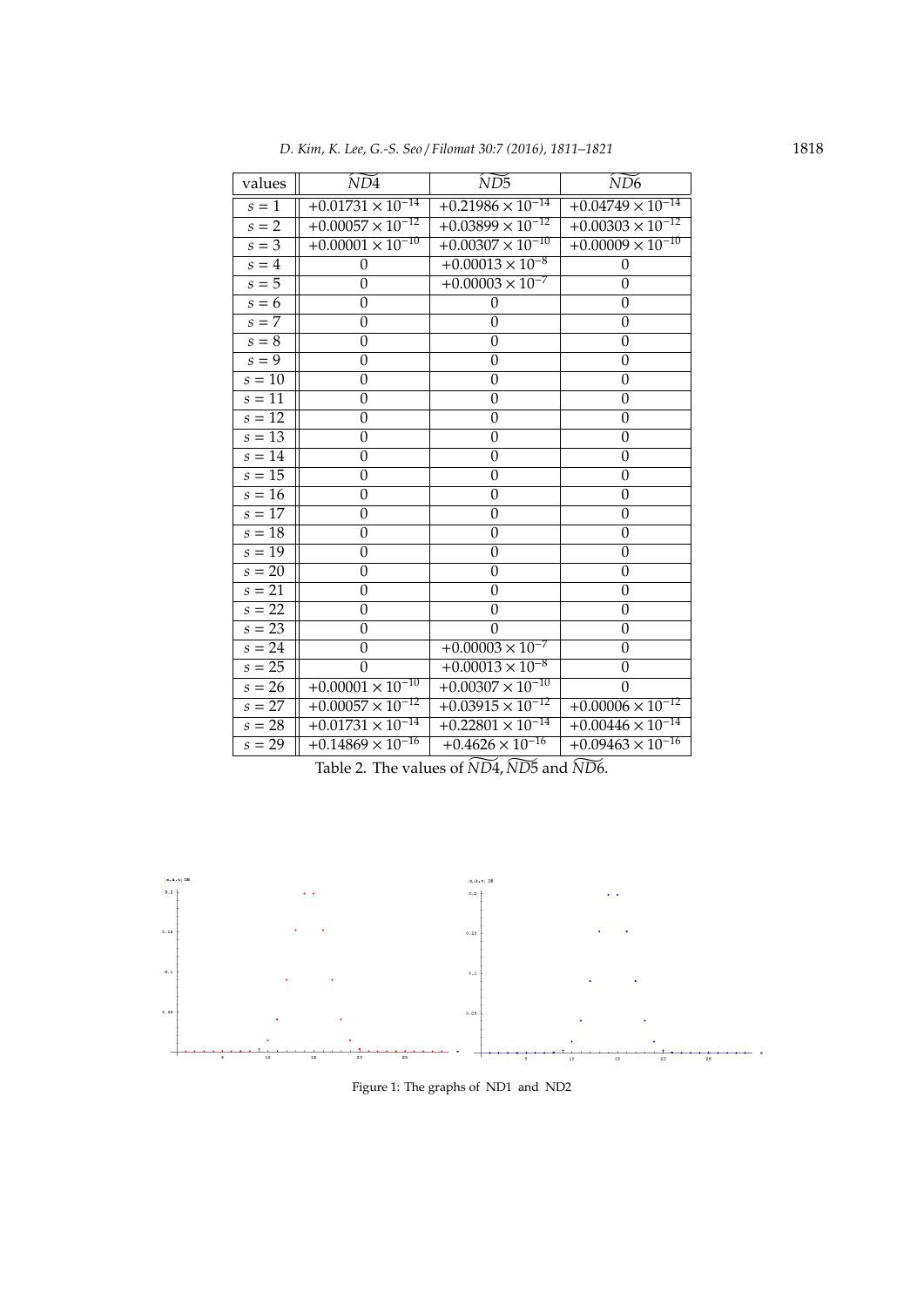

Figure 3: The graphs of ND5 and ND6

**Remark 4.1.** *Let* µ *and Var is a mean and standard deviation, respectively.* (*See [2, pp.192].*) *Using Lemma (3.2), we can find the generalized binomial distribution derived from combinatoric convolution sum of divisor functions. So we can easily find that following formula of ND*1 := *DB*(2, 30, 1)*. We note that*

$$
f_{DB(n,k,t)}(s) = \frac{1}{\sqrt{2\pi}Var} exp[-\frac{(s-\mu)^2}{2Var^2}],
$$

*where*

$$
\mu := 0.0344827278547721, \quad Var := 0.061835972, \quad \pi := 3.1416, \quad e := 2.7183.
$$

# **5. Appendix**

Using  $(8)$ , Lemma 2.4 and Theorem 2.5, we suggest more examples $(n = 4, 5, 6, 7, 8)$ .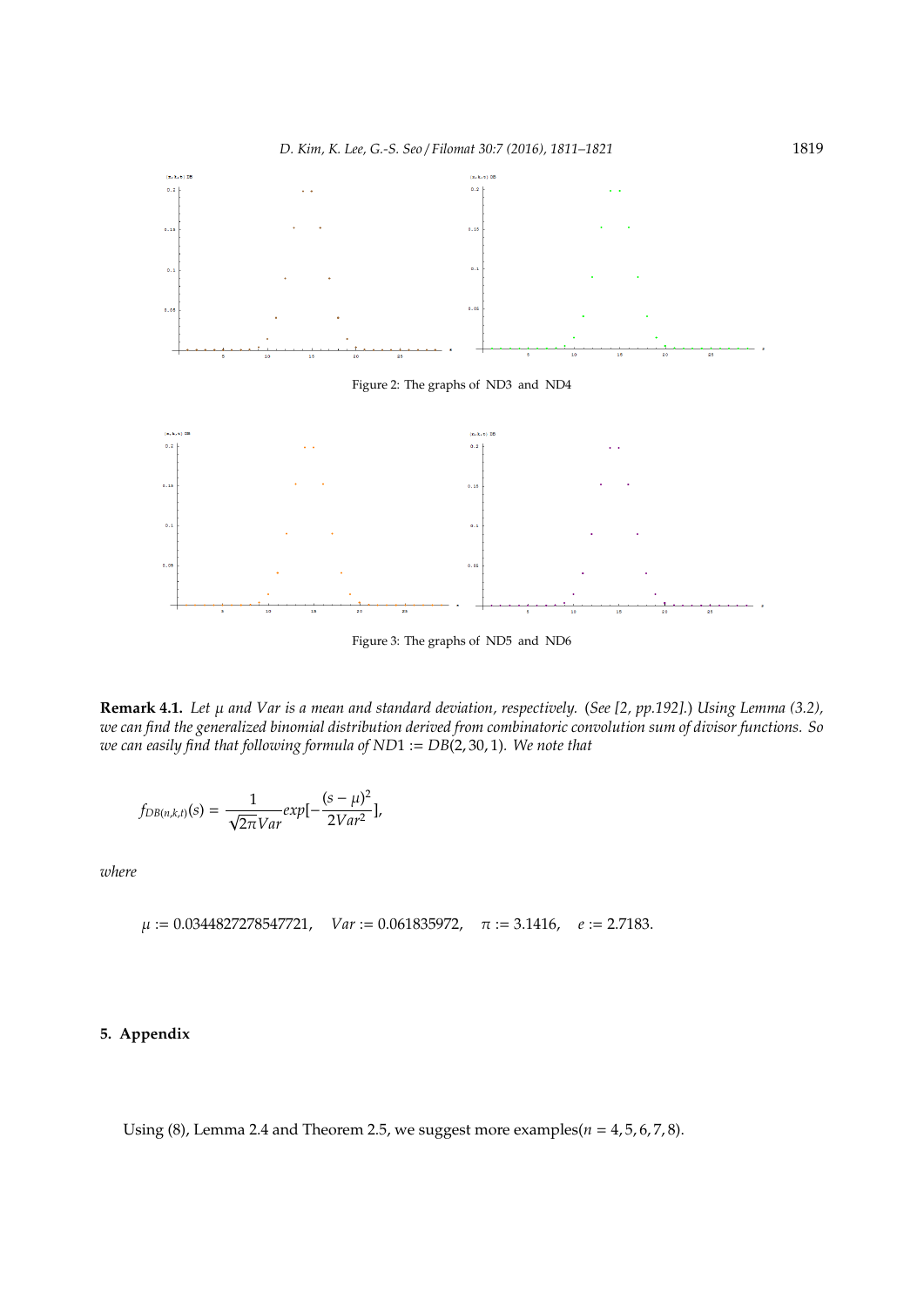|                                  | $\boldsymbol{0}$<br>$\boldsymbol{0}$<br>$\boldsymbol{0}$<br>$\mathfrak{1}$                                                                                                                                                                                   |
|----------------------------------|--------------------------------------------------------------------------------------------------------------------------------------------------------------------------------------------------------------------------------------------------------------|
|                                  | 10<br>$\mathbf{1}$<br>$\mathbf{0}$<br>$\boldsymbol{0}$<br>$\boldsymbol{0}$                                                                                                                                                                                   |
| $A_4$                            | 126<br>$\mathbf{1}$<br>70<br>$\boldsymbol{0}$<br>$\boldsymbol{0}$                                                                                                                                                                                            |
|                                  | 252<br>2310<br>1716<br>$\mathbf{1}$<br>$\mathbf{0}$<br>660<br>18018<br>60060<br>24310<br>$\mathbf{1}$                                                                                                                                                        |
|                                  | 0<br>$\boldsymbol{0}$<br>$\boldsymbol{0}$<br>1<br>0                                                                                                                                                                                                          |
|                                  | $\boldsymbol{0}$<br>$\boldsymbol{0}$<br>$\overline{0}$                                                                                                                                                                                                       |
| $A_4^{-1}$                       | $\overline{10}$<br>$\boldsymbol{0}$<br>0                                                                                                                                                                                                                     |
|                                  | 21<br>0                                                                                                                                                                                                                                                      |
|                                  | 1716<br>1                                                                                                                                                                                                                                                    |
| $\overline{Det}(\overline{A_4})$ | 4862<br>24310<br>0!1!2!3!4<br>6!7!8!9                                                                                                                                                                                                                        |
|                                  | $\boldsymbol{0}$<br>1<br>$\boldsymbol{0}$<br>$\boldsymbol{0}$<br>$\boldsymbol{0}$<br>0                                                                                                                                                                       |
|                                  | 10<br>$\mathbf{0}$<br>$\mathbf{1}$<br>$\boldsymbol{0}$<br>$\mathbf{0}$<br>0                                                                                                                                                                                  |
| $A_5$                            | 70<br>126<br>$\mathbf{1}$<br>$\mathbf{0}$<br>$\theta$<br>0                                                                                                                                                                                                   |
|                                  | 252<br>2310<br>1716<br>1<br>$\boldsymbol{0}$<br>0                                                                                                                                                                                                            |
|                                  | 660<br>$\mathbf{1}$<br>18018<br>60060<br>24310<br>$\boldsymbol{0}$                                                                                                                                                                                           |
|                                  | 352716<br>1430<br>90090<br>1385670<br>$\mathbf{1}$<br>816816<br>$\overline{0}$<br>$\boldsymbol{0}$<br>$\boldsymbol{0}$<br>0<br>0                                                                                                                             |
|                                  | $\overline{0}$<br>$\mathbf{0}$<br>$\boldsymbol{0}$<br>0                                                                                                                                                                                                      |
|                                  | 10<br>$\boldsymbol{0}$<br>$\overline{0}$<br>0                                                                                                                                                                                                                |
| $A_5^{-1}$                       | $\mathbf{0}$<br>$\overline{0}$                                                                                                                                                                                                                               |
|                                  | 468<br>1<br>0                                                                                                                                                                                                                                                |
|                                  | 24310<br>$\frac{11}{691}$<br>2730                                                                                                                                                                                                                            |
| $\overline{Det}(\overline{A_5})$ | $\overline{0!1}$<br>314151617181911                                                                                                                                                                                                                          |
|                                  | $\boldsymbol{0}$<br>$\boldsymbol{0}$<br>$\boldsymbol{0}$<br>0<br>$\boldsymbol{0}$<br>1<br>0                                                                                                                                                                  |
|                                  | 10<br>$\mathbf{0}$<br>1<br>$\boldsymbol{0}$<br>$\overline{0}$<br>0<br>0                                                                                                                                                                                      |
|                                  | 126<br>70<br>1<br>$\boldsymbol{0}$<br>$\boldsymbol{0}$<br>0<br>0                                                                                                                                                                                             |
| $A_6$                            | 252<br>2310<br>1716<br>1<br>$\boldsymbol{0}$<br>0<br>0                                                                                                                                                                                                       |
|                                  | 660<br>60060<br>24310<br>1<br>18018<br>$\boldsymbol{0}$<br>0                                                                                                                                                                                                 |
|                                  | $\mathbf 1$<br>1430<br>90090<br>816816<br>1385670<br>352716<br>0<br>6651216<br>5200300<br>$\mathbf{1}$<br>340340                                                                                                                                             |
|                                  | 2730<br>29099070<br>29745716<br>$\mathbf{0}$<br>$\boldsymbol{0}$<br>$\boldsymbol{0}$<br>$\theta$<br>0<br>0                                                                                                                                                   |
|                                  | $\boldsymbol{0}$<br>$\theta$<br>0<br>0<br>0                                                                                                                                                                                                                  |
|                                  | $\overline{0}$<br>0<br>$\boldsymbol{0}$<br>0                                                                                                                                                                                                                 |
| $A_6^{-1}$                       | $\boldsymbol{0}$<br>0<br>$\boldsymbol{0}$                                                                                                                                                                                                                    |
|                                  | 1<br>$\boldsymbol{0}$<br>$\boldsymbol{0}$                                                                                                                                                                                                                    |
|                                  | $\frac{11}{691}$<br>24310<br>0                                                                                                                                                                                                                               |
|                                  | 2730<br>1170<br>1237<br>5569.<br><u>10373</u><br>6188<br>19<br>352716<br>11<br>$\mathbf{1}$<br>1020<br>45220<br>678300<br>27370<br>5200300                                                                                                                   |
| $\overline{Det}(\overline{A_6})$ | 3566<br>3117121<br>1.5.9! לֹוֹ<br>181911<br>2!13                                                                                                                                                                                                             |
|                                  | $\overline{0}$<br>$\boldsymbol{0}$<br>$\mathbf{0}$<br>$\boldsymbol{0}$<br>$\mathbf{0}$<br>0<br>Ί<br>0<br>10<br>$\boldsymbol{0}$<br>$\boldsymbol{0}$<br>$\boldsymbol{0}$<br>$\boldsymbol{0}$                                                                  |
|                                  | $\boldsymbol{0}$<br>$\boldsymbol{0}$<br>$\mathbf{1}$<br>126<br>$\boldsymbol{0}$<br>70<br>$\boldsymbol{0}$<br>$\boldsymbol{0}$<br>$\mathbf{1}$<br>$\boldsymbol{0}$<br>$\boldsymbol{0}$                                                                        |
| $A_7$                            | 252<br>2310<br>1716<br>$\boldsymbol{0}$<br>$\mathbf{1}$<br>$\mathbf{0}$<br>$\boldsymbol{0}$<br>$\boldsymbol{0}$                                                                                                                                              |
|                                  | 18018<br>60060<br>24310<br>$\mathbf{1}$<br>660<br>0<br>$\boldsymbol{0}$<br>$\mathbf{0}$<br>90090<br>816816<br>1385670<br>352716<br>$\mathbf{1}$<br>1430<br>$\boldsymbol{0}$<br>$\mathbf{0}$                                                                  |
|                                  | $\,1\,$<br>2730<br>340340<br>6651216<br>29745716<br>5200300<br>29099070<br>$\boldsymbol{0}$                                                                                                                                                                  |
|                                  | $\overline{1}$<br>4760<br>1058148<br>38798760<br>77558760<br>892371480<br>608435100<br>350574510                                                                                                                                                             |
|                                  | $\boldsymbol{0}$<br>$\overline{0}$<br>$\boldsymbol{0}$<br>$\boldsymbol{0}$<br>$\boldsymbol{0}$<br>$\boldsymbol{0}$<br>1<br>0<br>1<br>1<br>$\boldsymbol{0}$<br>$\boldsymbol{0}$<br>$\overline{0}$<br>$\boldsymbol{0}$<br>$\boldsymbol{0}$<br>$\boldsymbol{0}$ |
|                                  | $\frac{1}{10}$<br>$\frac{1}{21}$<br>10<br>$\boldsymbol{0}$<br>$\boldsymbol{0}$<br>$\boldsymbol{0}$<br>$\overline{0}$<br>$\boldsymbol{0}$                                                                                                                     |
| $A_7^{-1}$                       | $\boldsymbol{0}$<br>$\boldsymbol{0}$<br>0<br>0<br>$\overline{\underline{f}^0}$<br>1                                                                                                                                                                          |
|                                  | $\mathbf{0}$<br>0<br>$\boldsymbol{0}$<br>$\frac{1}{10}$<br>$\frac{691}{2730}$<br>24310<br>1                                                                                                                                                                  |
|                                  | $\boldsymbol{0}$<br>0<br>352716<br>6188<br>$\mathbf{1}$<br>$\boldsymbol{0}$                                                                                                                                                                                  |
|                                  | $\frac{678300}{11}$<br>5200300<br>1020<br>750167<br>$\frac{3617}{680}$<br>1<br>8617640<br>77558760<br>116280<br>116280                                                                                                                                       |
| $\overline{Det}(\overline{A_7})$ | 0!1!2!3!4!5!6!7<br>3114115<br>81011011                                                                                                                                                                                                                       |